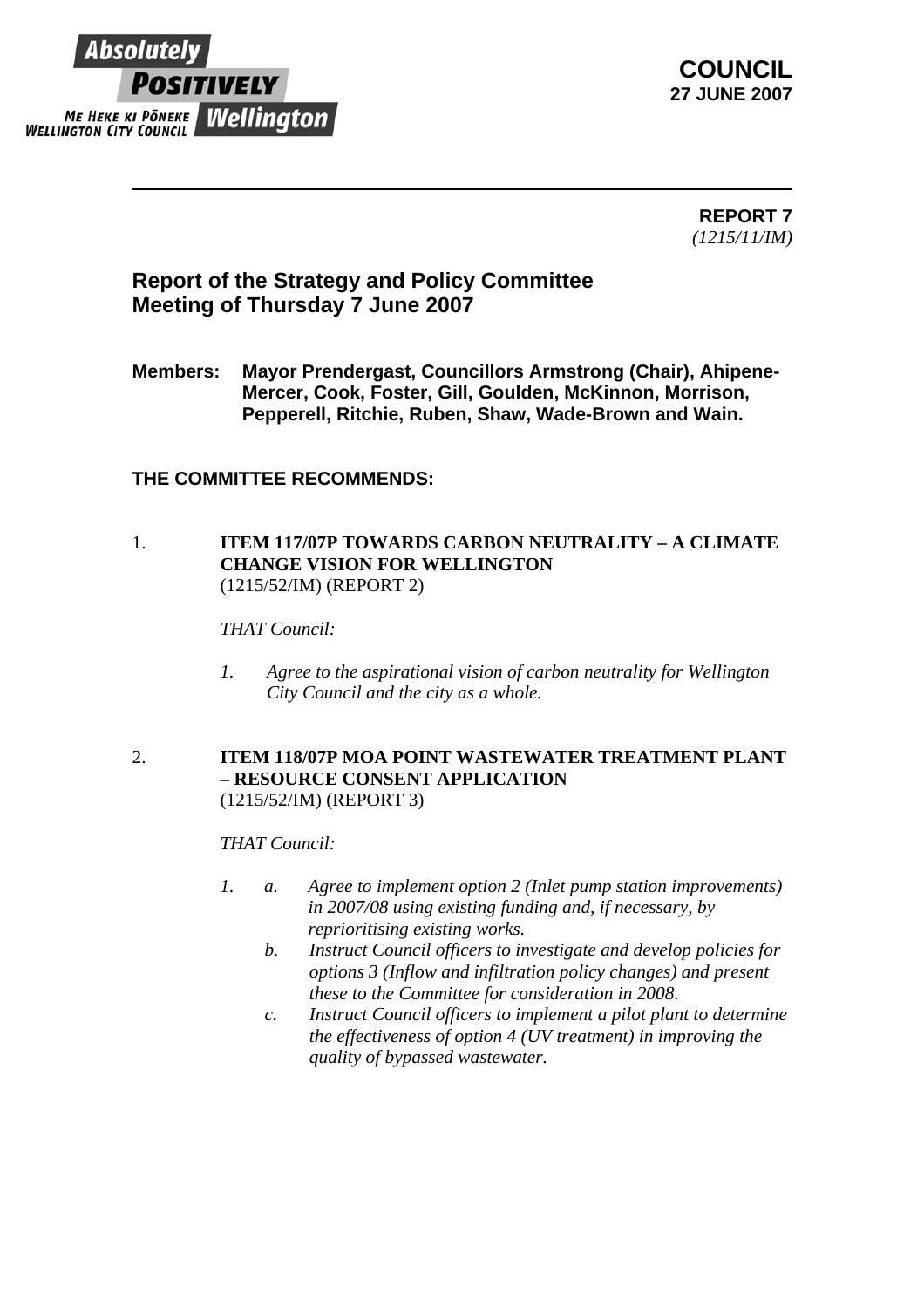- *d. Agree that option 4 (UV treatment) be implemented subject to the pilot plant verifying the proposal is effective in improving the quality of bypassed wastewater and subject to obtaining a resource consent for a satisfactory period.*
- *e. Instruct officers to explore option 5 (Storage) as a contingent alternative to option 4, and investigate securing potential sites for a storage facility.*
- *f. Agree that option 6 (Eastern suburbs inflow and infiltration reduction) will not be pursued.*
- *g. Instruct Council officers to implement necessary works to provide greater capacity in the inlet pump station (Option 7).*
- *h. Agree that funding for the above initiatives be included in the wastewater asset management plan for consideration through the 2008/09 annual plan budgeting process.*
- *i. Agree that a term of 35 years for the resource consent is included in the Assessment of Environmental Effects.*
- *j. Agree that the Assessment of Environmental Effects include the undertaking that Council will carry out a Monitoring and Technology Review every 10 years.*

#### 3. **ITEM 123/07P ADVISORY GROUPS REVIEW: STAGE 1** (1215/52/IM) (REPORT 8)

## *THAT Council:*

- *1. Agree to:* 
	- *a) retain the Pacific Advisory Group as one mechanism for engaging with Pacific nation groups*
	- *b) adopt the new Terms of Reference for the Pacific Advisory Group (Appendix 1 of this report).*
- *2. Adopt the new Terms of Reference for the Youth Council (Appendix 2 of this report).*
- *3. Agree to the minor amendments to the Disability Reference Group's Terms of Reference (Appendix 3 of this report).*

### **Robert Armstrong Chair**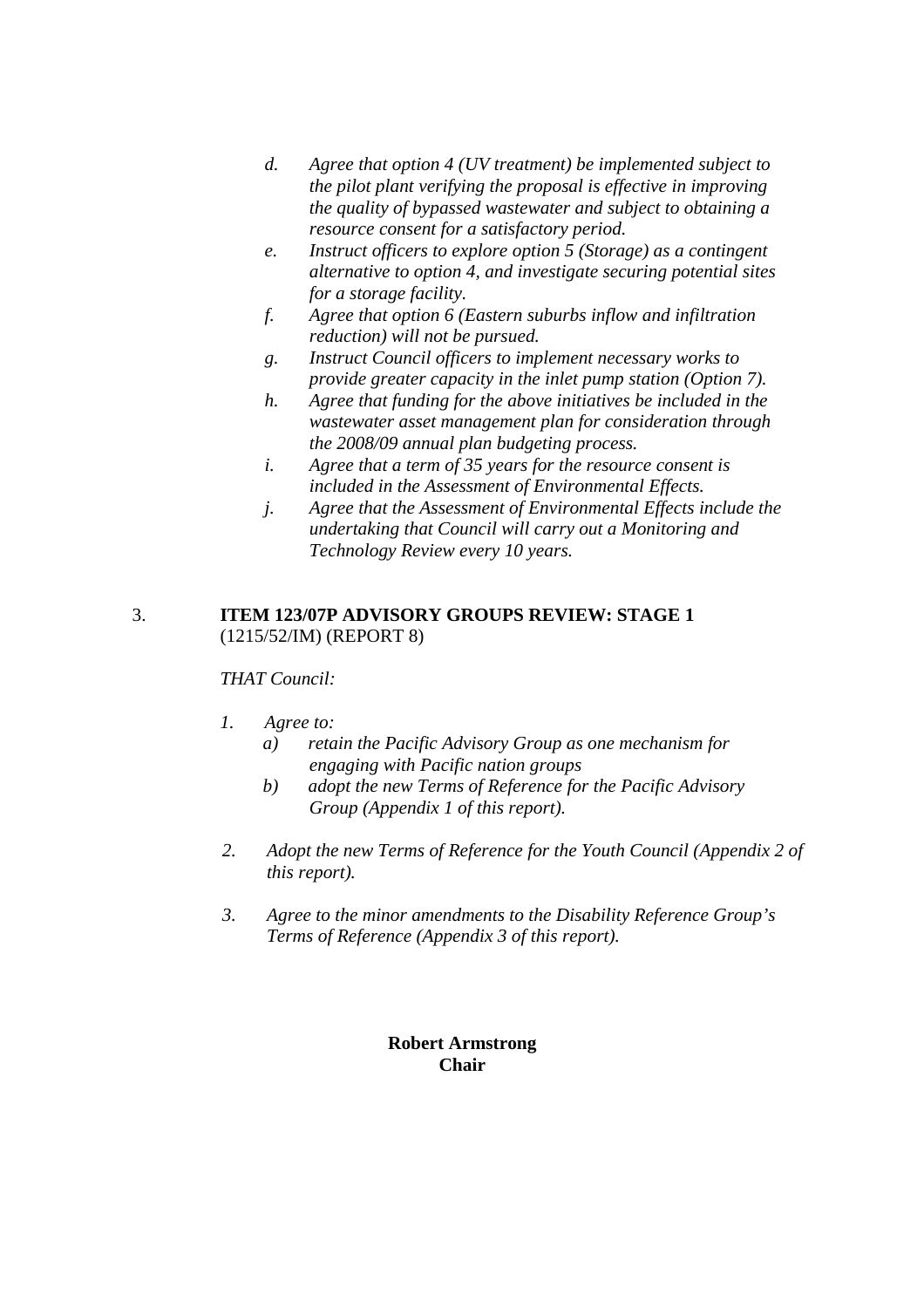# **PACIFIC ADVISORY GROUP**

# **DRAFT TERMS OF REFERENCE**

## **7 June 2007**

## **1. Purpose and role**

The purpose of the Pacific Advisory Group (PAG) is to:

- strengthen engagement between Wellington City Council and Pacific nation groups
- build the Pacific nation groups' knowledge of Council processes to enable them to participate in Council's decision-making processes
- build the Council's knowledge of the needs of Pacific nation groups and how these can best be met.

The role of the group is to:

- **represent** Pacific nation groups' issues to Council
- **communicate** information to Council from Pacific nation groups on their needs and views in relation to Council policies, services and issues raised by Council
- **communicate** information from Council to Pacific nation groups on Council policies, services and issues raised by Pacific nation groups; and
- **operate** in conjunction with the other engagement processes, including:
	- $\blacksquare$  the role of the Advisor Pacific Communities
	- Pacific Forum.

The group is an advisory group that can make recommendations to the Council. The group will not be given an independent budget to commission work or undertake activities outside of this advisory role.

# **2. Responsibilities of the group**

The group will:

- 1. work collaboratively to ensure that Pacific nation groups' issues are wellrepresented to Council and that effective communication happens between Pacific nation groups and Council
- 2. develop an annual plan, including timelines, for the group
- 3. develop agreed ways of operating as a group to enable the plan to be achieved, the role of the group to be effectively undertaken and the purpose of the group achieved
- 4. report back to Pacific nation groups and the Council

The Council has other advisory groups – and is seeking increased cooperation between those groups. PAG members may occasionally be asked to attend meetings of the other groups to share information.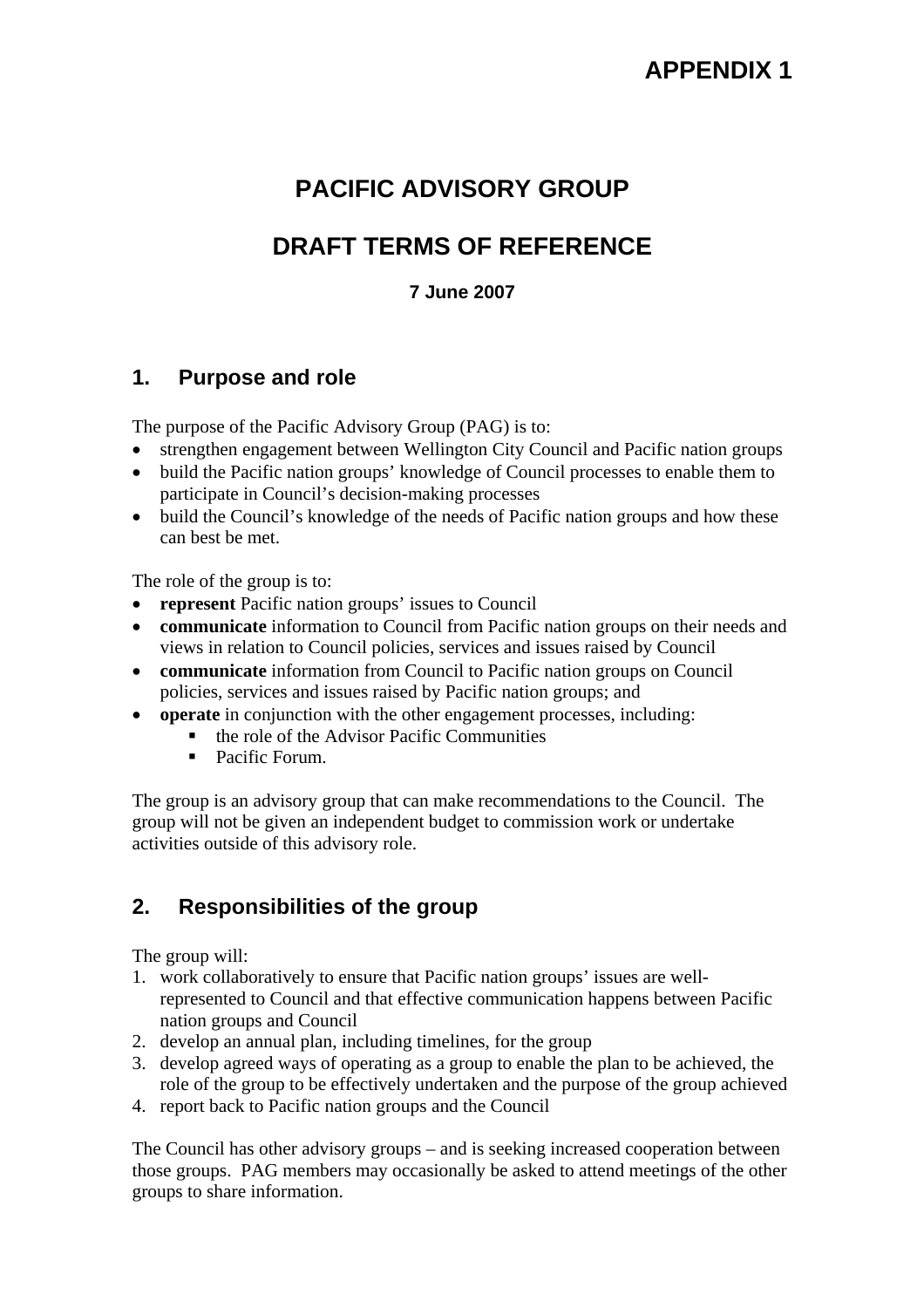# **3. Responsibilities of individual group members**

Individual group members will:

- 1. work collaboratively with other members of the group to fulfil the PAG's role and responsibilities
- 2. communicate with the Pacific nation group they represent, and implement processes for bringing their issues to the PAG and for regularly reporting back to the community on how issues have been addressed.

Members will also be asked to complete Conflict of Interest declarations.

# **4. Roles and responsibilities of the Chair and Deputy Chair**

### **Role and responsibilities of the Chair**

- 1. To chair the meetings of the group fairly and in a manner that supports the group in fulfilling its role
- 2. To oversee the development, completion and implementation of the group's annual plan
- 3. To represent the views and recommendations of the group as required, including in presentations to the Council and to Pacific forums.

## **Role and responsibilities of the Deputy Chair**

- 1. To support the Chair in their role.
- 2. To act in place of the Chair should the Chair be unavailable or have a conflict of interest.

# **5. Membership of group**

## **Composition**

The membership of the group should reflect:

- The different Pacific nations in Wellington City being Samoa, Cook Islands, Tonga, Fiji, Niue, Tokelau and Tuvalu
- The age groups within the Pacific community where Pacific people are predominantly represented
- A balance of the genders
- Both Pacific born and New Zealand born Pacific people
- A range of the required skills (as will be contained in the role description for members)

The group consists of 16 members – three members representing Samoa, two members representing each of the six other Pacific nations noted above, and one elected member.

## **Term of membership**

The term of membership for each member shall be three years. Where a position becomes vacant part way through a term, and there is more than six months remaining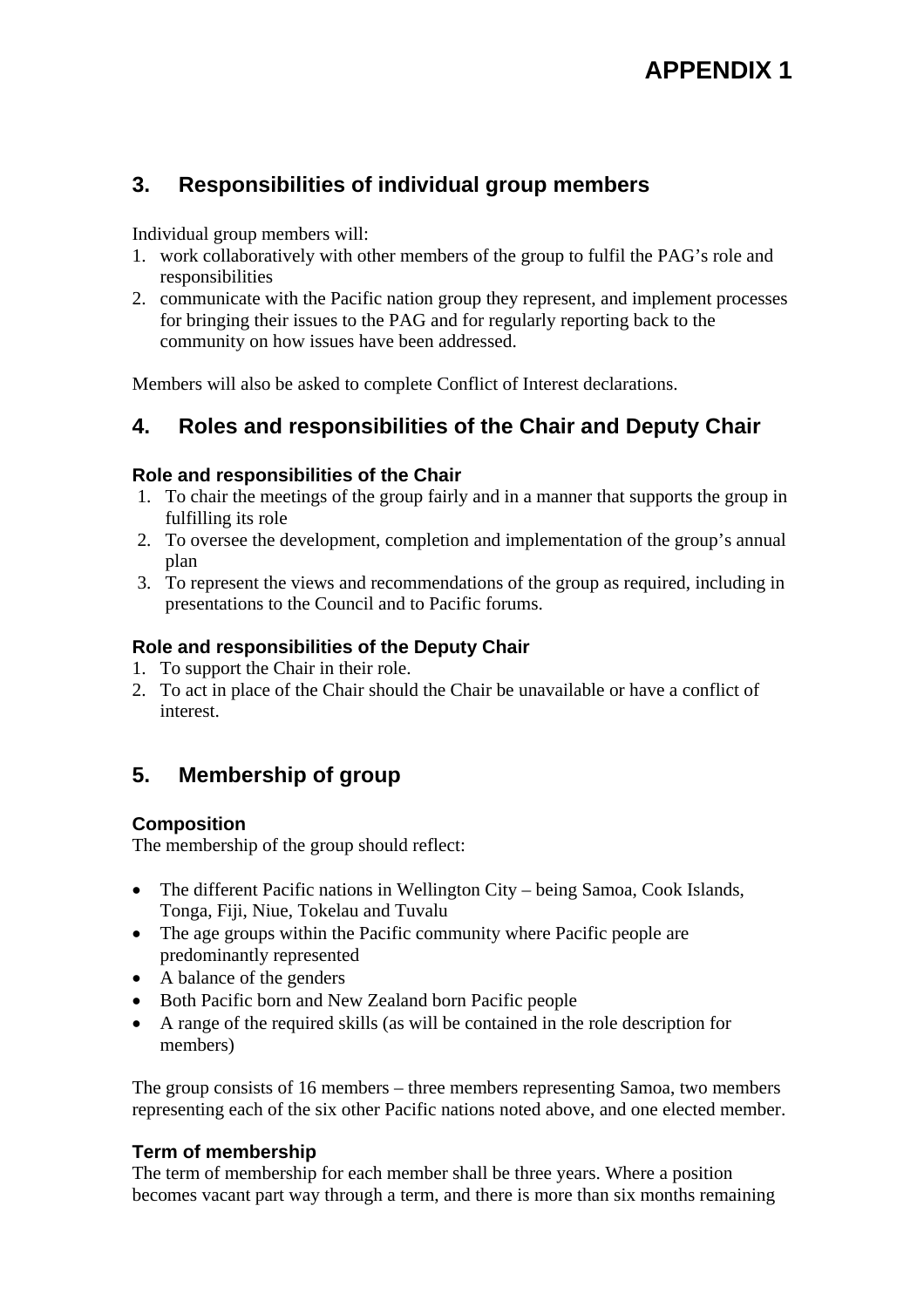in the term, a replacement shall be sought for the remainder of the term through the standard selection process.

### **Term of membership of Chair and Deputy Chair**

The term of membership for the Chair and Deputy Chair shall be three years. Where a position becomes vacant, a replacement shall be sought for the remainder of the term through the standard selection process.

# **6. Selection of members of group**

Selection of members is undertaken by the Pacific nation groups with the Council's support for the process.

In supporting the selection process, the Council will:

- prepare a clear description of the role and the core competencies required to fulfil the roles of member, Chair and Deputy Chair
- support Pacific nation groups in identifying appropriate candidates for membership
- apply a wide range of processes to ensure that all people of Pacific descent in Wellington have the opportunity to be considered for membership
- facilitate the selection process with Pacific nation groups including calls for nominations, information sessions and voting processes.

The Chair and Deputy Chair are appointed by the group from within the group.

# **7. Ceasing membership**

Membership of the group shall cease if a member:

- 1. Resigns by notifying the Council in writing; or
- 2. Fails to attend at least 3 consecutive meetings during a year.

## **8. Induction of members**

All members joining the group shall undergo an induction process provided by the Council. This will comprise:

- 1. An overview of the PAG
- 2. An overview of the Council's structure, services and policy-making processes
- 3. An introduction to key people in the Council.

## **9. Operation of the group**

#### **Annual Plan**

The group will develop an annual plan covering:

- Annual goals for the year
- The key areas of activity for the group's work for the year, including timeframes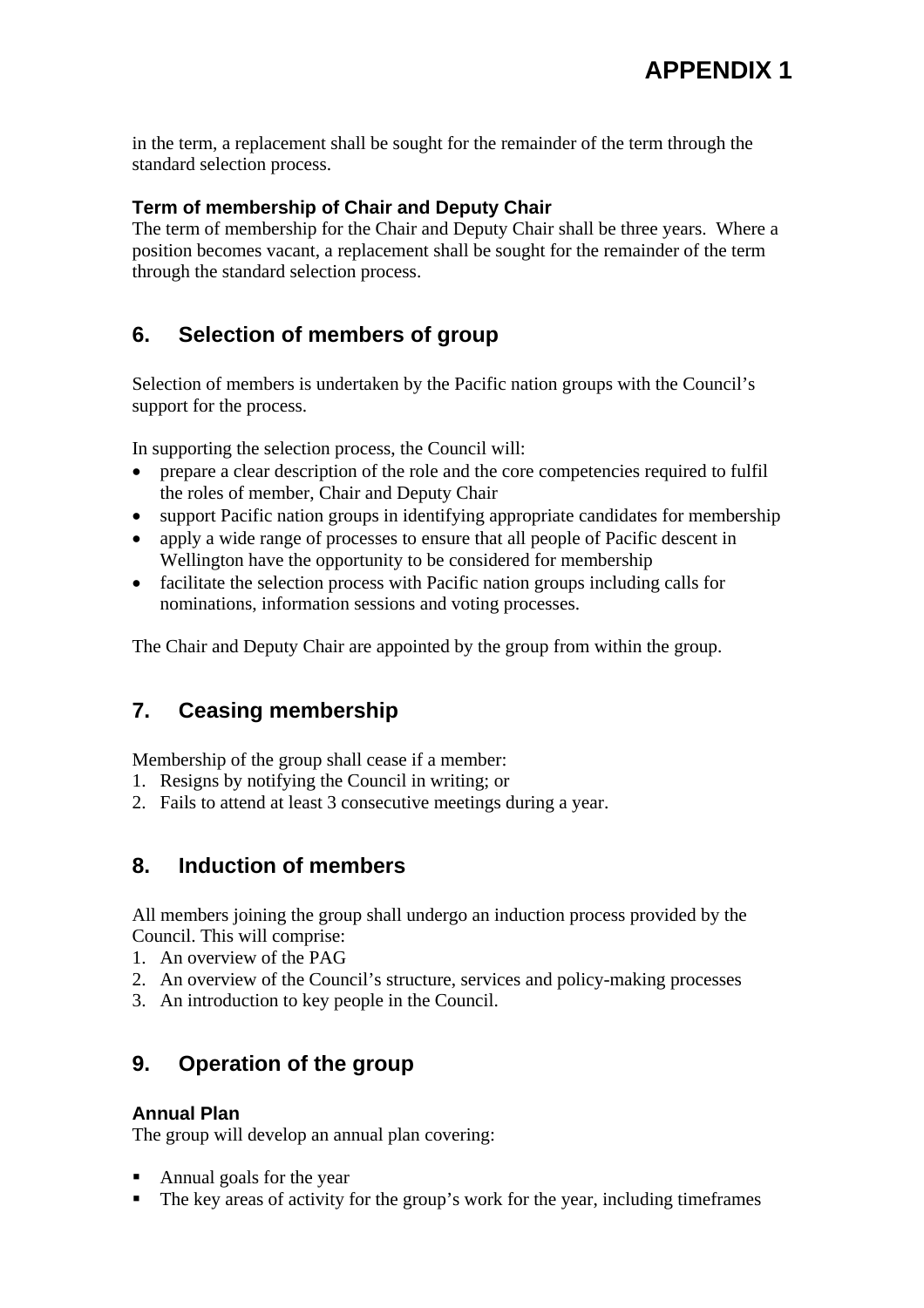A schedule of meetings for the year.

## **Agreed ways of operating**

The group will agree how it will operate, including:

- how individual members will communicate the work of the group to the Pacific nations they represent
- how they will consult with those nations to identify any issues they wish the group to consider
- how the group will communicate the work of the group to Council, and the group's expectations of Council procedures for communicating with the group
- conduct of meetings.

## **Meetings**

#### *Frequency*

The full PAG shall meet once every two months.

#### *Minutes*

Discussion and decisions from group meetings shall be recorded in written minutes, by a minute taker provided by the Council.

#### *Chair*

Meetings shall be chaired by the Chair or the Deputy Chair if the Chair is not available.

#### *Quorum*

Half of the members of the group (not including vacancies) and representatives from at least four of the Pacific nations groups must be present for the group to have a quorum.

#### **Remuneration**

Members will be paid for each meeting of the full Pacific Advisory Group that they attend, to a maximum of six meetings per year. The Chair or Deputy Chair will be paid a higher rate of remuneration for each meeting they chair, in recognition of the additional responsibilities placed on them.

Remuneration will be \$110 per meeting for members and \$150 for the Chair (or Deputy Chair when acting as Chair).

#### **Support to PAG**

The Council will support the group's operations and ensure linkage between the work of the group and the Council.

The Advisor Pacific Communities is the key link between the group and Council operations and is responsible for:

- working with the Chair to set the agenda, which includes Council matters requiring PAG input
- working to engage the PAG with various Council business units and teams
- assisting members to meet their responsibilities for reporting back to their communities (this may mean facilitating access to venues, catering and other support that may be identified)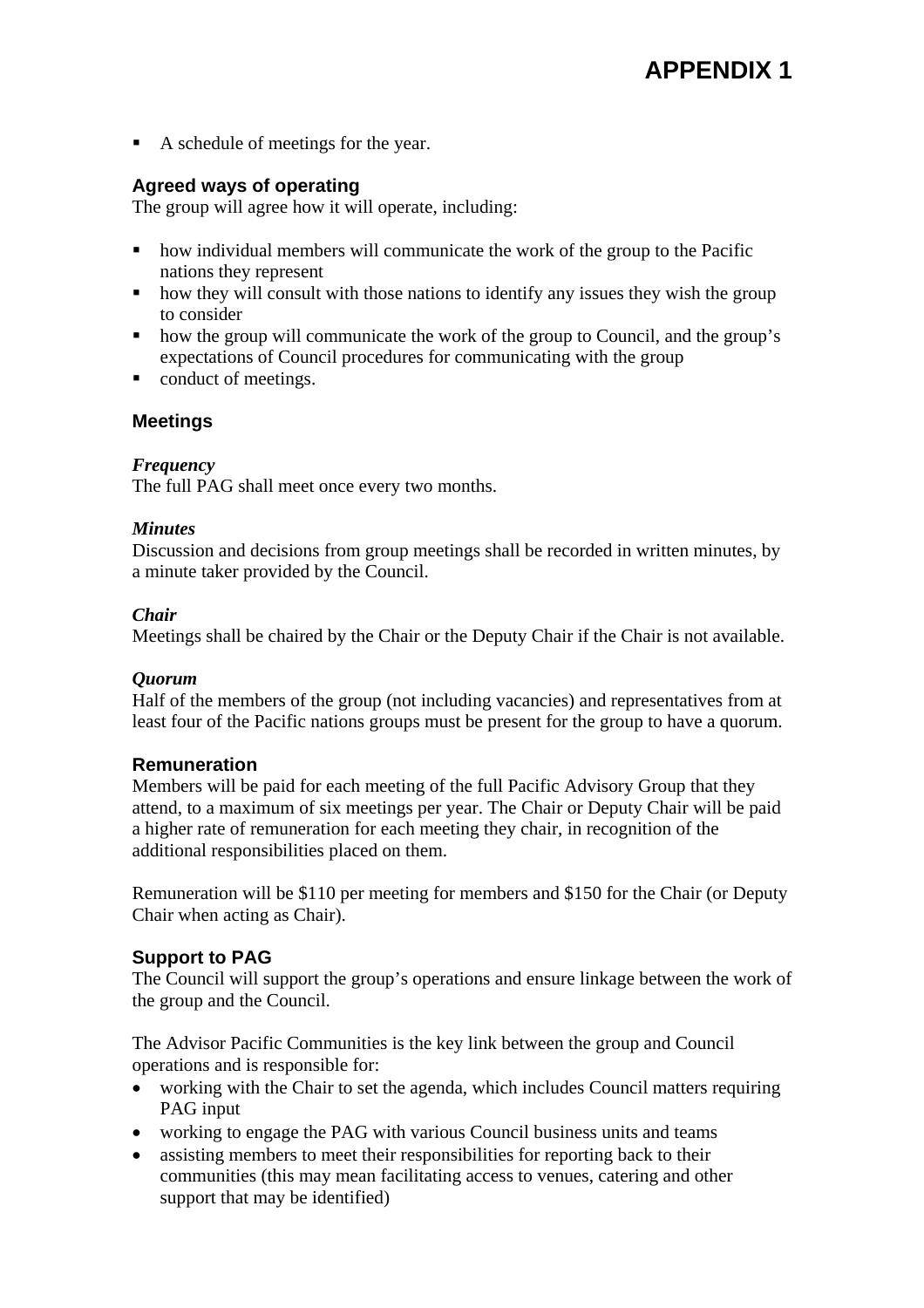- ensuring minutes are taken
- ensuring venues and catering are provided.

## **10. Accountability**

#### **PAG (as a group)**

PAG, through the Chair, shall present a report annually to the appropriate Council committee on its achievements against its annual plan.

PAG, through the Chair, shall present a report to each Pacific Forum.

#### **Individual members of PAG**

The representatives of each Pacific nation group shall report to that group on the achievements of PAG against its annual plan in a manner to be agreed by the PAG.

The representatives of each Pacific nation group shall establish appropriate procedures for gathering issues raised by their group about Council policies and services, and for eliciting regular feedback from their group on Council and PAG performance.

#### **The Council**

The Council shall provide regular feedback to PAG on action taken in response to issues raised by PAG.

# **11. Review**

The Terms of Reference will be reviewed as required, but at least once every three years. All changes to the Terms of Reference will be subject to the approval of the appropriate Wellington City Council committee and Council.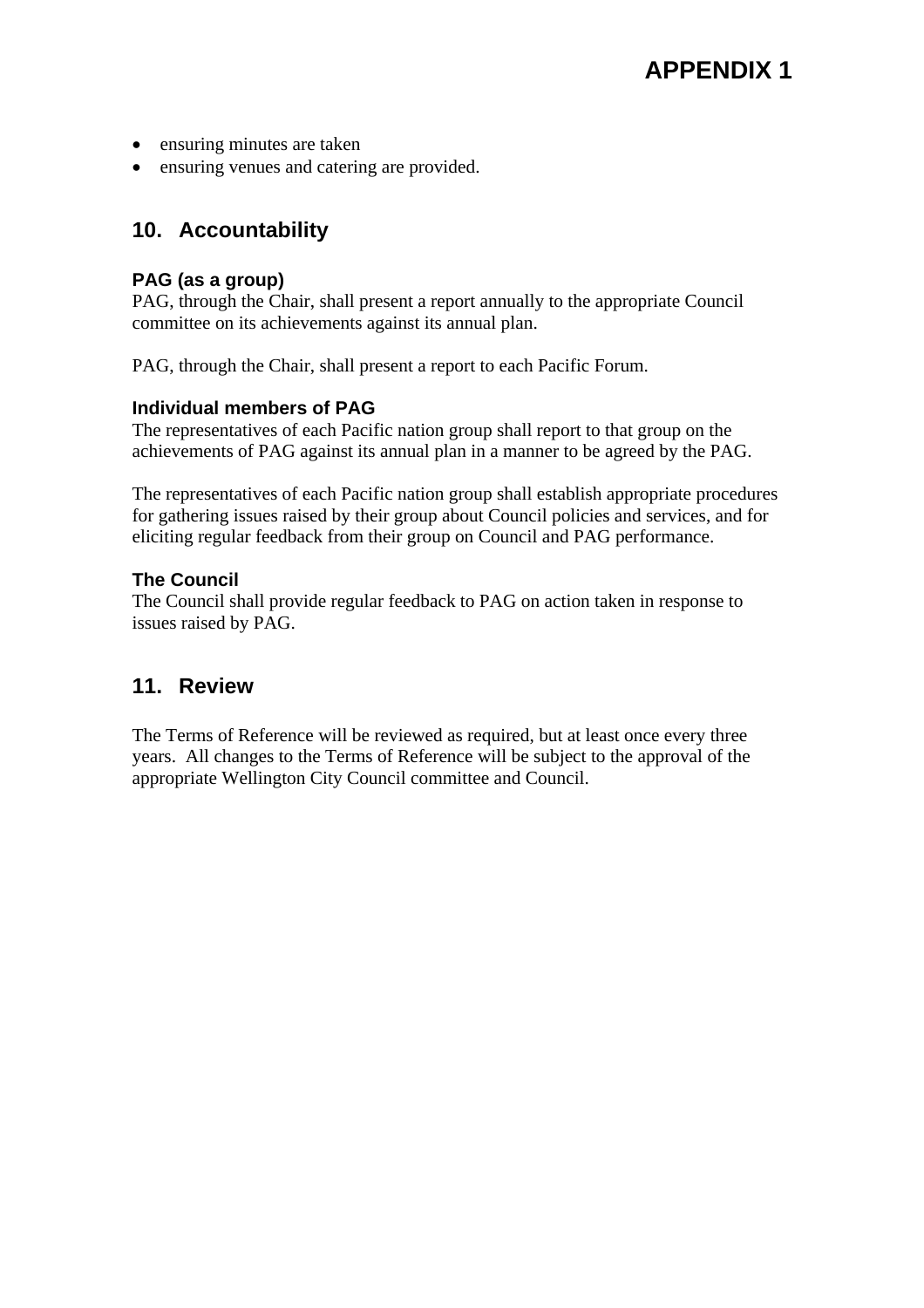# **YOUTH COUNCIL**

# **DRAFT TERMS OF REFERENCE**

## **7 June 2007**

## **1. Purpose and role**

The purpose of the Youth Council is to:

- strengthen engagement between Wellington City Council and young people
- build young people's knowledge of Council processes to enable them to participate in Council's decision-making processes
- build the Council's knowledge of the needs of young people and how these can best be met.

Specifically it will:

- ensure a youth perspective is provided to the Council on the range of issues covered by the Council, as well as issues relating directly to youth
- promote and encourage youth involvement in the planning and development of Council services
- ensure that the views of youth are canvassed and conveyed to Council, including providing advice on or assistance with formal consultations being undertaken
- provide advice to Council on matters of planning and infrastructure (especially if they have a direct impact on young people); and
- provide input on matters relating to policy and strategic development.

The group is an advisory group that can make recommendations to the Council. The group will not be given an independent budget to commission work or undertake activities outside of this advisory role.

The Youth Council is also only one means the Council will use to obtain input from young people. The group does not remove or reduce the Council's responsibilities to obtain input from other young people through other means.

# **2. Responsibilities**

Members are required to:

- attend formal meetings
- attend training and project meetings
- work on project teams between meetings
- be available to attend any other training/meetings that may occur
- feedback Youth Council information to their networks
- bring youth issues to the Youth Council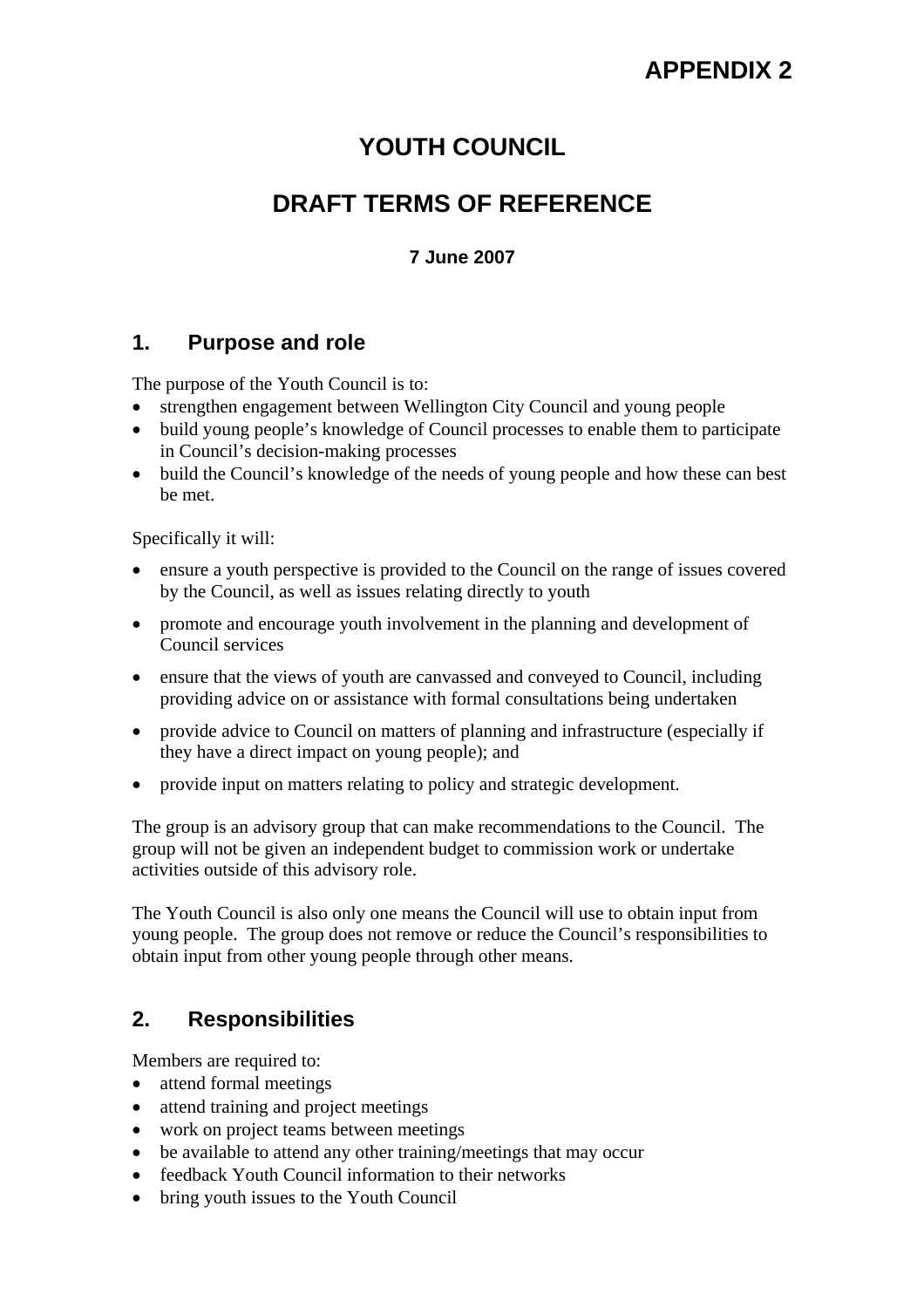• assist Wellington City Council to canvass youth views.

In return for their commitment, the Wellington City Council will provide members with:

- training to fulfil their role as a Youth Council member, including leadership training
- opportunities to attend conferences/seminars
- opportunities to be a youth representative on various working parties/project teams
- assistance with transport to and from meetings
- training on and exposure to the local government political system.

#### **Portfolio responsibilities**

Youth Council members will be expected to identify portfolio areas they are interested in finding out more about. The possible areas include:

- transport
- environment
- culture and arts
- social and recreation
- economic development
- governance
- urban development.

#### **Liaison with other advisory groups**

The Council has other advisory groups – and is seeking increased cooperation between those groups. Youth Council members may occasionally be asked to attend meetings of the other groups to share information.

## **3. Membership**

The Youth Council will comprise of a maximum of 20 members.

Members need to:

- be between 12-24 years of age
- live within the boundaries of Wellington City Council
- have the ability to work with other people and work in a team
- be proactive
- be committed to attending meetings regularly.

It is expected that the membership will provide broad representation, with consideration given to:

- gender
- disability
- geographical location
- education level (secondary school, university including diversity of the school/university)
- employment (employed and unemployed)
- diverse cultural backgrounds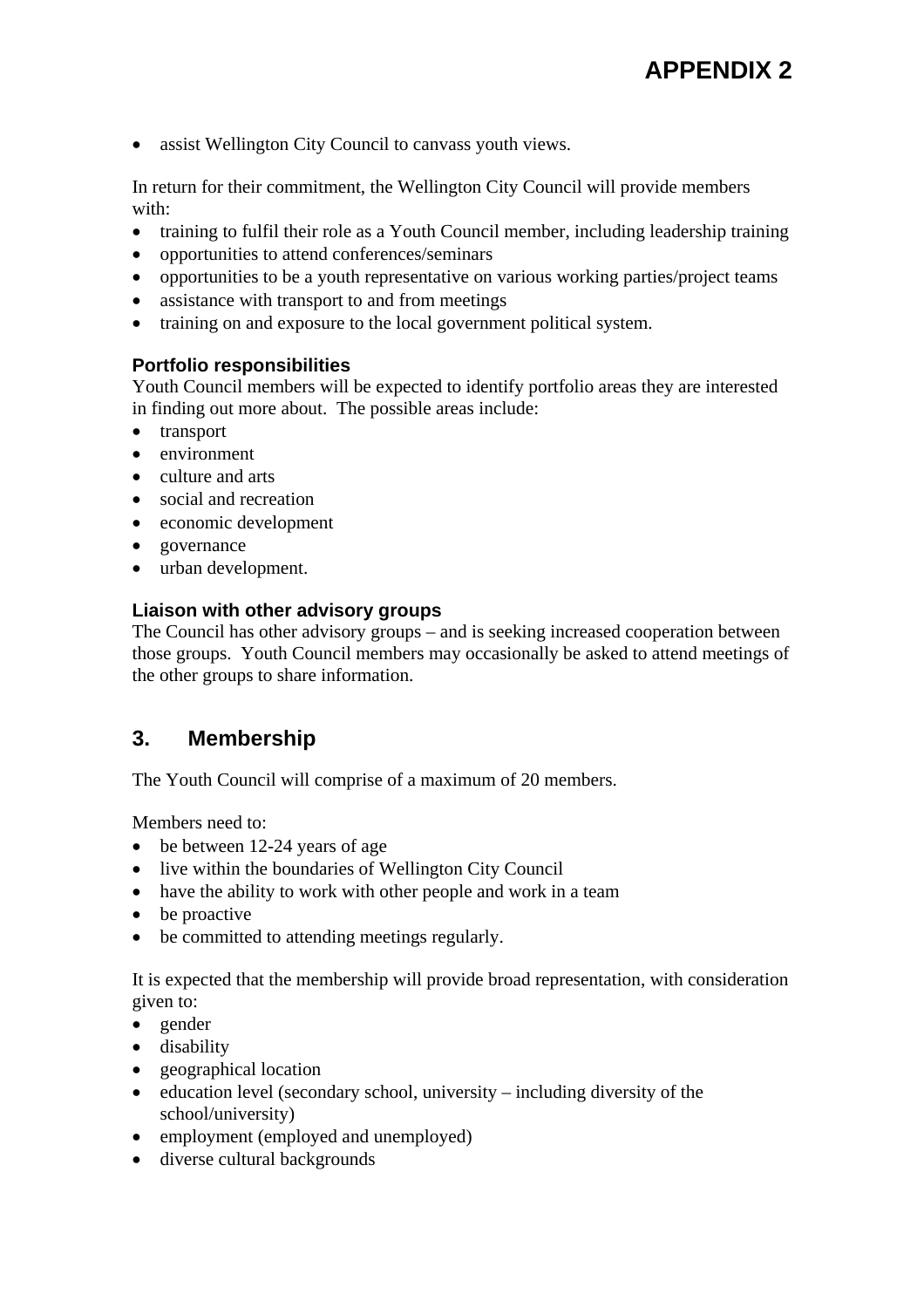## **Positions**

A Chair and Deputy Chair will be appointed every six months.

The role of the Chair is to:

- work with Council officers to compile the agenda
- run the meeting according to the set agenda
- be the spokesperson for the Youth Council as is required (i.e. at Council committee meetings, to the media).

In the absence of the Chair, the Deputy Chair will run the meeting.

## **Removal**

If a Youth Council member misses more than two meetings in a row without providing an apology, their membership on the Youth Council will cease.

In the event of gross misconduct by a Youth Council member, dismissal from the Youth Council may be required by the Youth Team of the City Communities business unit.

# **4. Selection Process**

Wellington City Council will call for expressions of interest from 12-24 year olds from within the city's boundaries via a number of different media (newspapers, approaches to schools, the Council website, etc).

Youth interested in participating will be asked to complete an application and will be encouraged to attend a meeting of the Youth Council.

Applicants will be interviewed by key staff members and one or two members of the Youth Council.

# **5. Term of Appointment**

Any person appointed to the Youth Council shall be appointed for one year (usually for a term beginning after the Youth Forum held in April in each year). Current members can ask for their membership to be rolled over and new members will be advertised for at this time.

If a Youth Council member resigns during the year, the Youth Council is able to co-opt new members for the remainder of the year. Council officers will encourage local secondary colleges and youth service providers to submit the name of one or more persons who it may be appropriate to co-opt. Those identified will be encouraged to attend a meeting of the Youth Council prior to their appointment being considered.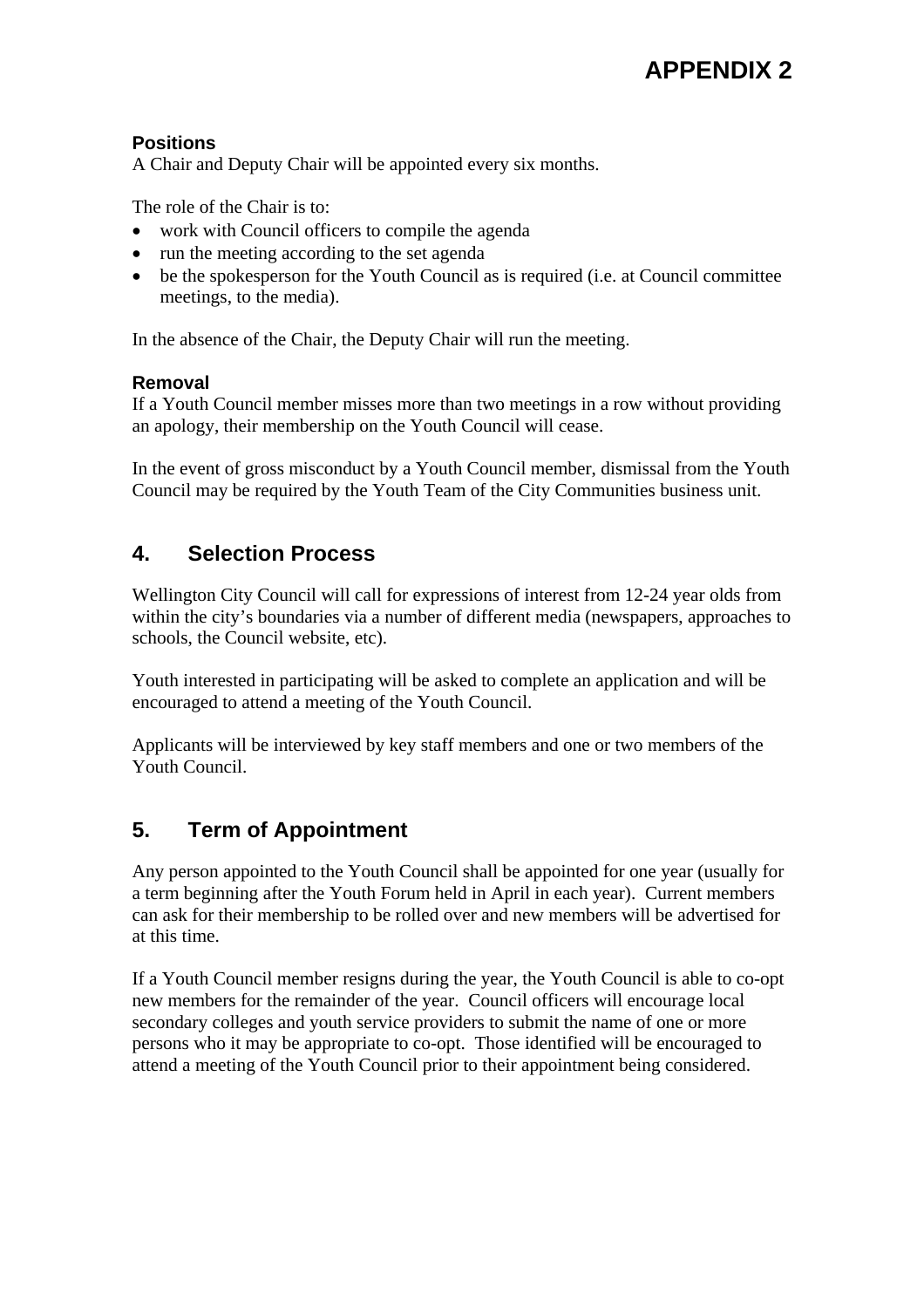# **6. Reporting**

An annual report will be presented to the appropriate Council committee. The report will review the operation and achievements of the Youth Council against its Terms of Reference.

# **7. Quorum**

Half of the current number of members, not including vacancies, must be present for the group to have a quorum.

# **8. Administration**

Council officers will oversee the administration of the Youth Council. Officers will write minutes, compile the agenda in collaboration with the Chair and provide general administrative and advisory support.

# **9. Review**

The Terms of Reference will be reviewed as required, but at least once every three years. All changes to the Terms of Reference will be subject to the approval of the appropriate Wellington City Council committee and Council.

# **10. Conduct**

Members of the Youth Council cannot in any way purport to represent the Wellington City Council or the views of the Wellington City Council.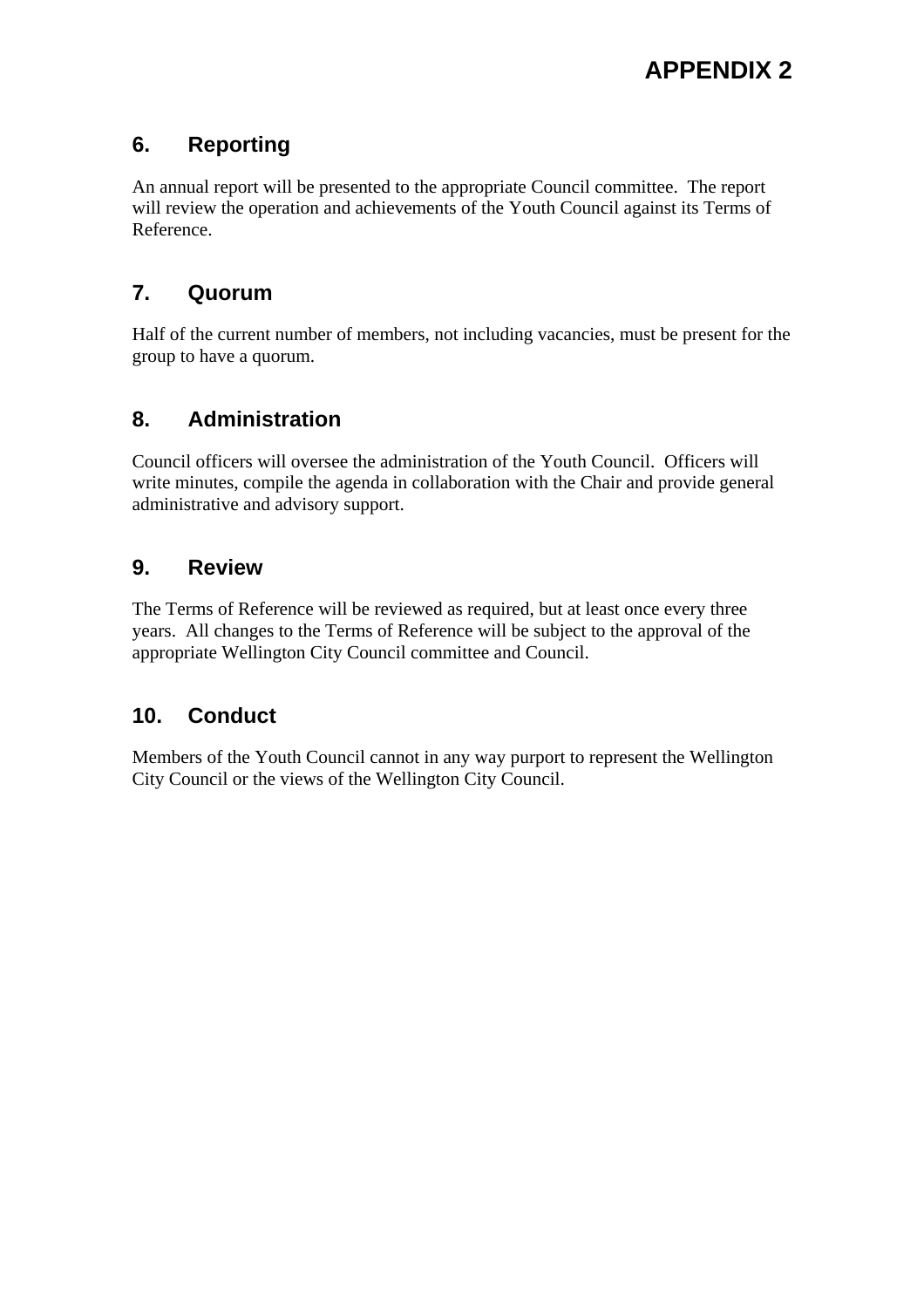# **DISABILITY REFERENCE GROUP AMENDED TERMS OF REFERENCE**

### **7 June 2007**

## **1. Purpose**

The Disability Reference Group (DRG) will advise the Council on issues that concern people with disabilities in Wellington. The group will respond to issues raised by the Council as well as raise concerns expressed by people with disabilities.

The Disability Reference Group will be the first line of contact between Council and people with disabilities, although the group is not intended to remove or reduce Council's responsibilities to obtain further input on disability issues. Council would expect the DRG to advise on and assist with consultation with people with disabilities. The DRG may, when necessary, activate its own response from people with disabilities to ensure broad consultation.

The purpose of the group is also to build:

- people with disabilities' knowledge of Council processes to enable them to participate in Council's decision-making processes
- the Council's knowledge of the needs of people with disabilities, and how these can best be resolved.

# **2. Role**

Generally, the role of the DRG is to provide:

- feedback and advice on the Council's service delivery, policy development, draft policies, design and planning
- an information conduit to and from Council
- new initiatives to be considered for inclusion in Council's Long Term Council Community Plan and Annual Plan
- submissions on Council's plans and policies
- representation of the broad spectrum of issues for people with disabilities in relation to Council's activities.

The group is able to recommend that pieces of work be undertaken and request Council officers to determine if some issues can be achieved within current budgets. The group has the ability to select and call on outside expertise whenever it is needed and is able to set up sub-groups to progress particular issues of interest (members of these sub-groups will not receive payment for meetings held by the sub-group).

The group is an advisory group that can make recommendations to the Council. It will not be given an independent budget to commission work or undertake activities outside of this advisory role.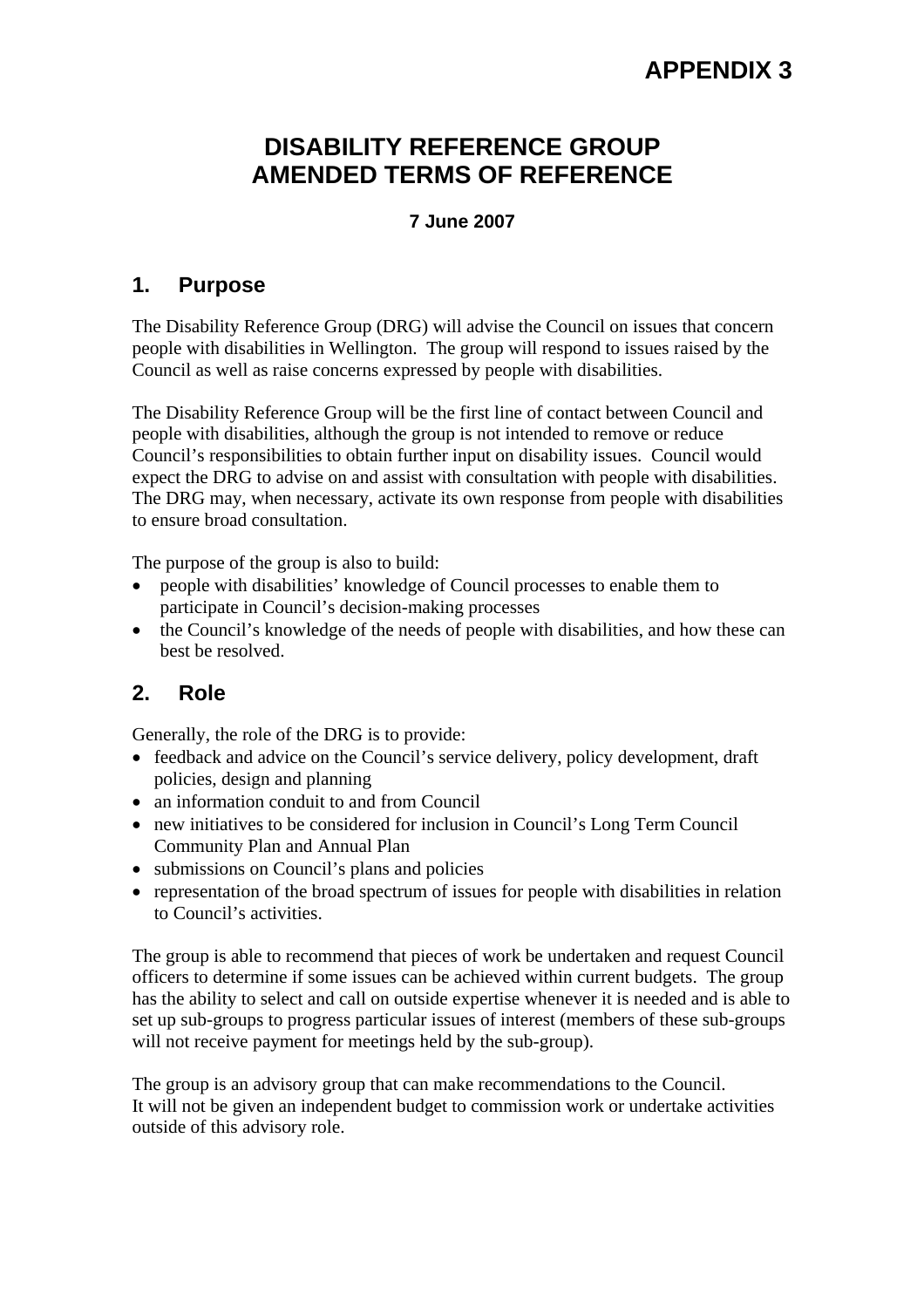The Council has other advisory groups – and is seeking increased cooperation between those groups. DRG members may occasionally be asked to attend meetings of the other groups to share information.

# **3. Membership**

#### **Number and make-up of members**

The group will have up to nine members and one Councillor representative. As all disability groups cannot be represented on the group, it is envisaged that members will have a broad knowledge of disability issues. In particular, it would be preferable for one or more representatives on the group to be able to give advice on mental health, Deaf/hearing impairment and intellectual disability issues and to have someone who can provide a Maori point of view of disability issues.

It would also be preferable for the group to have a positive gender balance.

#### **Chair**

The group's Chair will be elected annually by the group each year in October. A member cannot be elected Chair if they are due to complete their three year term prior to the next October.

#### **Criteria for membership**

- Experience of living with a disability
- An awareness of the needs and issues affecting people with disabilities
- Able to represent broad interests (i.e. not limited to the views of a specific organisation)
- Good relationships and networking within own community
- Able to be assertive and proactive
- Committed to regularly reporting back to own community
- Resides within the Council's boundaries.

A background in community/advisory work would also be an advantage.

Members will also be asked to complete a Conflict of Interest declaration.

## **4. Term of Appointment**

A member's term of appointment cannot exceed three years without reapplying for their position through a further selection process. The term of appointment can be less than three years if a member:

- resigns, or
- misses three consecutive meetings without tendering an apology.

A member can be appointed for consecutive periods of three years.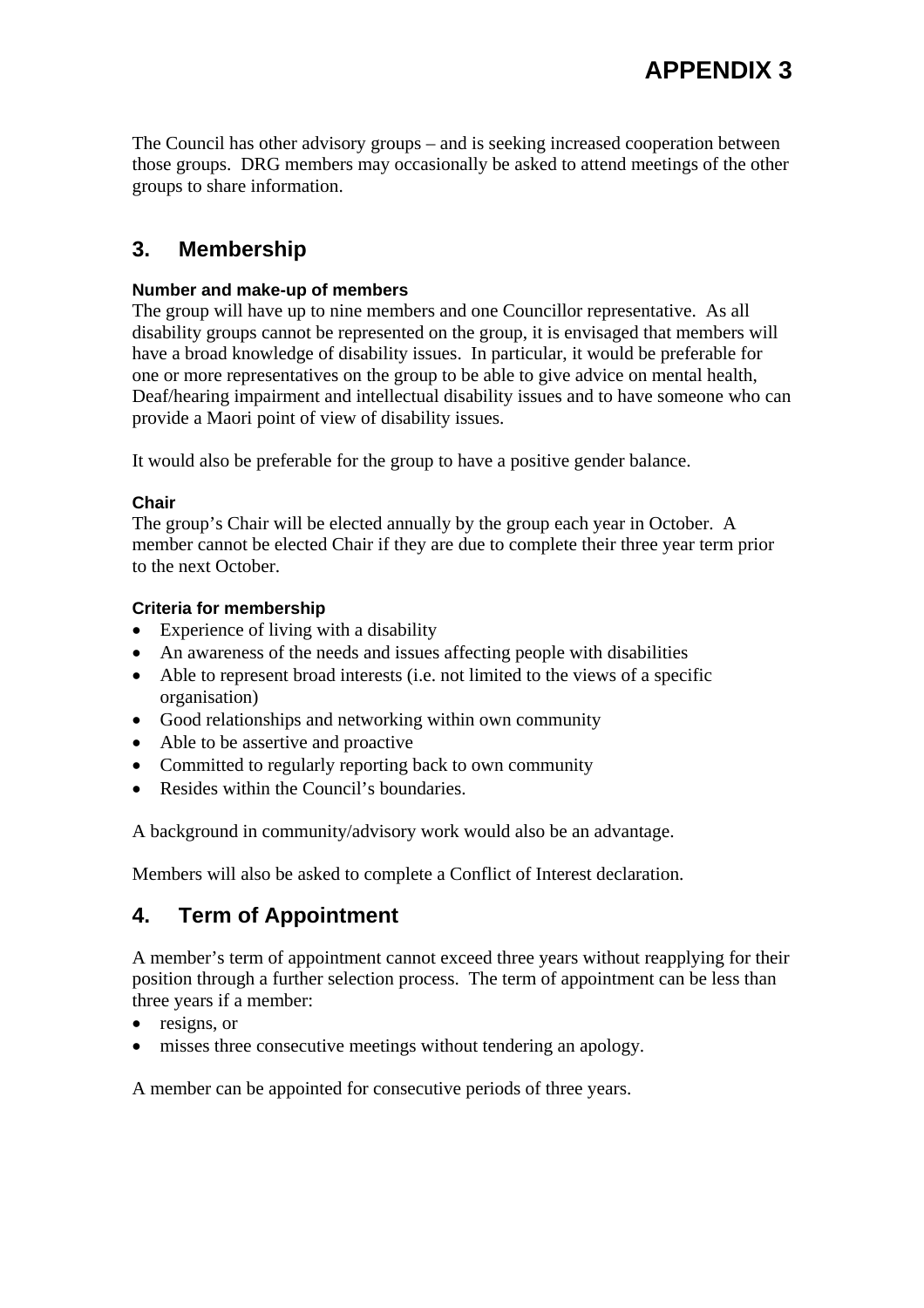# **5. Selection and Removal of Members**

A recruitment process will be held every year as the DRG will have a rolling membership (to ensure that the DRG is not made up of all new members at any one time). Three new members will be recruited each year.

The recruitment will be initiated by a sub-group of three DRG members who will determine if there are any gaps in the DRG's membership that need to be filled. The Council will call for nominations for the number of positions available from disability consumer groups and at the annual Disability Forum in December each year.

The DRG sub-group will short-list the applications made, and a selection panel made up of the appropriate Council officer, two members of the DRG, and another person, as considered appropriate (for example, if a person with a specific disability is being sought, it would be appropriate for someone with that disability to be on the selection panel) will interview the short-listed applicants.

The Council will provide a role description to facilitate the selection process.

If a representative resigns from the group, the Council will fill that vacancy in the following December.

## **6. Accountability**

The group will be accountable to people with disabilities by:

- fulfilling the group's communications strategy
- presenting to the annual disability/accessibility forum where the group will outline its achievements, state the recommendations it has made to Council, and receive feedback on further issues for its consideration
- placing information on the Council's website. Members will be listed on a webpage, with the disability areas each member is responsible for identified beside their name. Minutes of the group's meetings will also be available from the website.

# **7. Reporting**

The group will report to the appropriate Council committee every six months, outlining its achievements and the issues it wishes Council to consider further.

The DRG will also report back to Council through the Director, Community Services.

# **8. Frequency of Meetings**

The group will meet once a month. Special meetings may be called if there is urgent business.

## **9. Operation**

The maintenance and servicing of the group will primarily be the responsibility of the City Communities Business Unit. The group will be supported by an officer who will